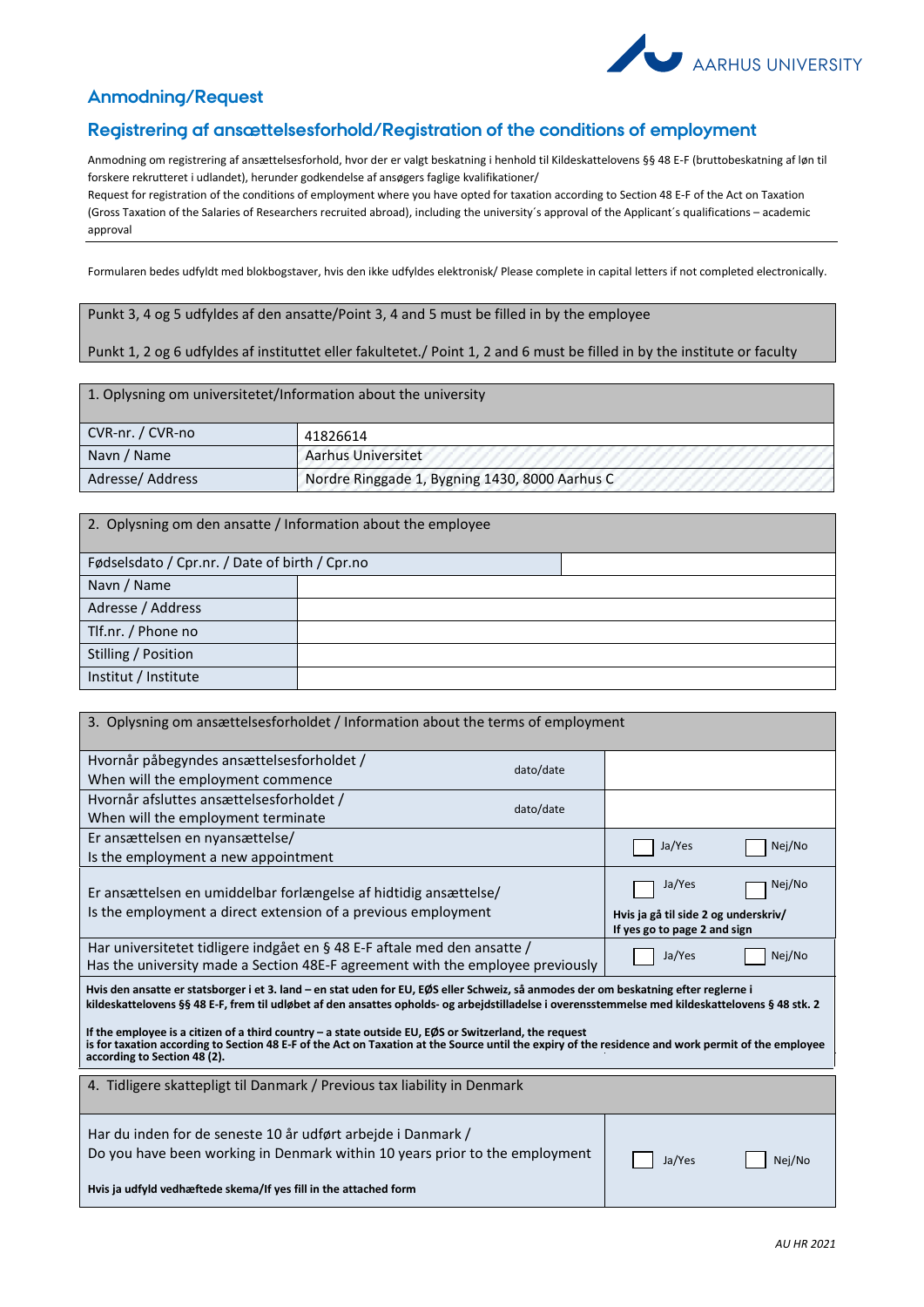

| 5. Social sikring / Social security                                                                                                                                                                                                                                                                                                                                                                           |        |        |
|---------------------------------------------------------------------------------------------------------------------------------------------------------------------------------------------------------------------------------------------------------------------------------------------------------------------------------------------------------------------------------------------------------------|--------|--------|
| Har du bibeholdt social sikring i hjemlandet? Hvis bidrag til social sikring kan<br>fradrages ved beregning af skat af lønnen, vedlægges dokumentation for social<br>sikring/<br>Have you maintained social security abroad? If contributions to mandatory<br>social security abroad can be deducted when calculating tax on salary please<br>enclose documentation for foreign social security (A1b or E101) | Ja/Yes | Nei/No |

6. Kontaktperson på universitetet, hvis spørgsmål til ansættelseskontrakten/ Contact at the university if questions to the employment contract

| Navn /<br>' Name           |  |
|----------------------------|--|
| $T$ If.nr. /<br>' Phone no |  |

Beskatningsprocent og periode / Rate of taxation and period

Indkomst som ønskes beskattet efter Kildeskattelovens § 48 E-F vil blive beskattet med 27 % for en periode på maksimalt 84 måneder. De 84 måneder kan fordeles over flere perioder/

Income chosen to be taxed according to Section 48 E-F of the act on Taxation at the Scource will be taxed with 27 per cent tax for a period of maximum 84 months. The 84 months may be distributed over several periods.

For ovennævnte ansatte ønsker universitetet og den ansatte at anvende reglerne om beskatning i Kildeskattelovens §§ 48 E-F/

The university and the employee wish to make use of taxation according to Section 48 E-F of the Act on Taxation at the Source

Hvis du ikke bliver omfattet af beskatning efter Kildeskattelovens §§ 48 E-F, er du indforstået med, at for lidt indeholdt skat modregnes i kommende lønudbetalinger/

In case you will not be covered by taxation according to Section 48 E-F of the Act on Taxation at the Source, you accept that deficient retained taxation can be deducted in future payment of wages.

Dato /Date

Den ansattes underskrift Signature of the employee

Ansøgers kvalifikationer som forsker er godkendt af universitetet i henhold til § 2 i bekendtgørelse nr. 216 af 1.marts 2013, og ansøger er ansat i en forskerstilling ved universitetet

The applicant´s qualifications as a researcher is approved by the university in accordance with Section 2 in the ministerial order no. 216 of March 1st 2013 and the applicant is employed as an researcher

Dato/Date

Underskrift AU HR FAK Signature your local Faculty AU HR

Blanketten indsendes til / Please send the form to your local Faculty HR